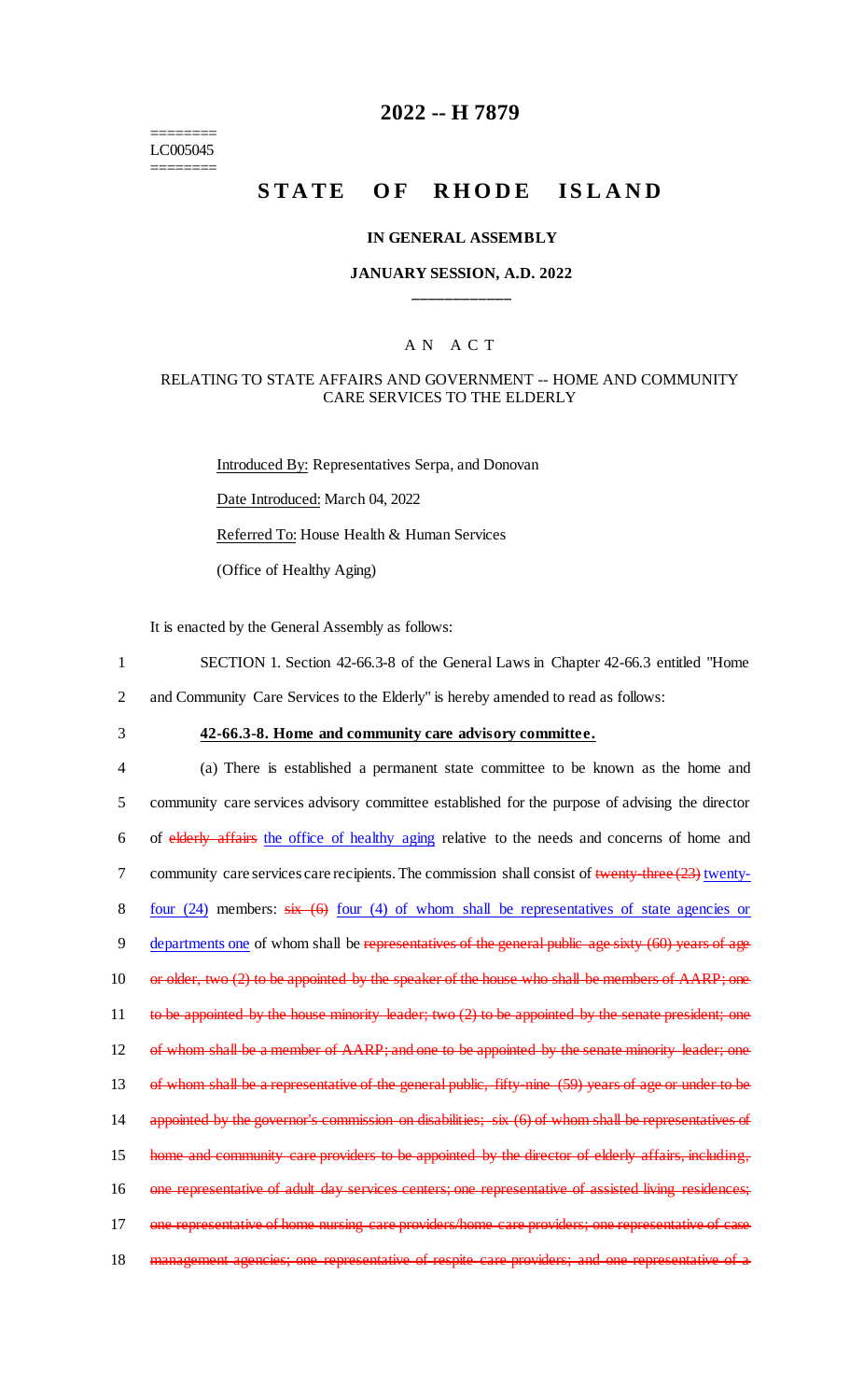visiting nurses association; one of whom shall be a family caregiver or a person sixty (60) years of 2 age or older to be appointed by the director of elderly affairs; one of whom shall be the long-term care ombudsperson; one of whom shall be the chairperson of long-term care coordinating council 4 or his or her designee; one of whom shall be the health care advocate of the attorney general's department; one of whom shall be the executive director of the Rhode Island Partnership for Home Care Incorporated, or his or her designee; one of whom shall be the director of the Rhode Island Visiting Nurse Network, or his or her designee; one of whom shall be the director of the Rhode Island chapter of the Alzheimer's Association, or his or her designee; one of whom shall be the 9 director of health, or his or her designee; one of whom shall be the director of human services, or 10 his or her designee; and one of whom shall be the director of behavioral healthcare, developmental disabilities and hospitals, or his or her designee. the director of human services, or designee; one of whom shall be the director of the Medicaid program, or designee; one of whom shall be the director of behavioral health, developmental disabilities and hospitals, or designee; one of whom shall be the attorney general, or designee; fourteen (14) of whom shall be appointed by the director of the office of healthy aging; one of whom shall be a representative of a trade association for adult day care facilities; one of whom shall be a representative of the aging and disability resource center; one of whom shall be a representative of a trade association for assisted living facilities; one of whom shall be a representative of a case management program; one of whom shall be a 19 representative of a trade association for home care agencies; one of whom shall be a representative of a trade association representing hospice agencies; one of whom shall be a representative of the 21 Alzheimer's Association; one of whom shall be a representative of a program of all-inclusive care for the elderly; one of whom shall be a representative of a senior center; one of whom shall be a representative of a state grant-funded respite care program; one of whom shall be a representative 24 of the office of the long-term care ombudsman; one whom shall be a representative of a managed 25 care organization; one whom shall be a representative of the governor's commission on disability 26 and one whom shall be a representative of the AARP of Rhode Island. In addition, there shall be 27 six (6) members of the general public who are caregivers of and/or individuals sixty (60) years of age or older or adults with disabilities residing in the community, two (2) to be appointed by the 29 speaker of the house; one to be appointed by the house minority leader; two (2) to be appointed by the senate president and one to be appointed by the senate minority leader. (b) The members of the committee shall meet at the call of the director and organize and shall select from among themselves a chairperson. Vacancies in the committee shall be filled in the

 same manner as the original appointment. The membership of the committee shall receive no 34 compensation for their services. The committee may call upon the department of elderly affairs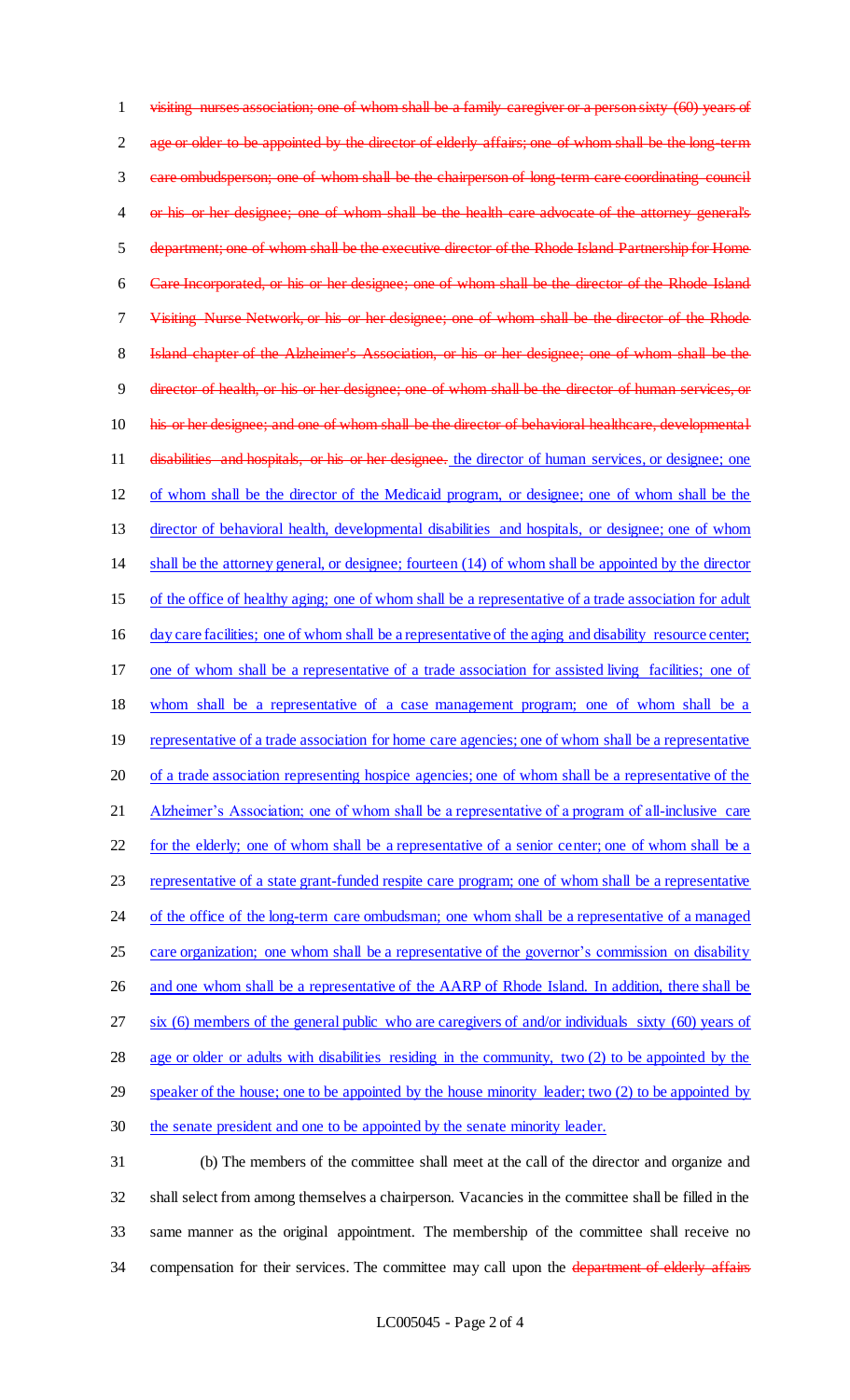- 1 office of healthy aging to provide technical and other assistance as it may deem necessary to
- 2 accomplish its purpose.
- 3 (c) All departments and agencies of the state shall furnish any advice and information,
- 4 documentary and otherwise, to the committee and its agents as is deemed necessary or desirable by
- 5 the committee to facilitate the purposes of this chapter.
- 6 SECTION 2. This act shall take effect upon passage.

#### ======== LC005045 ========